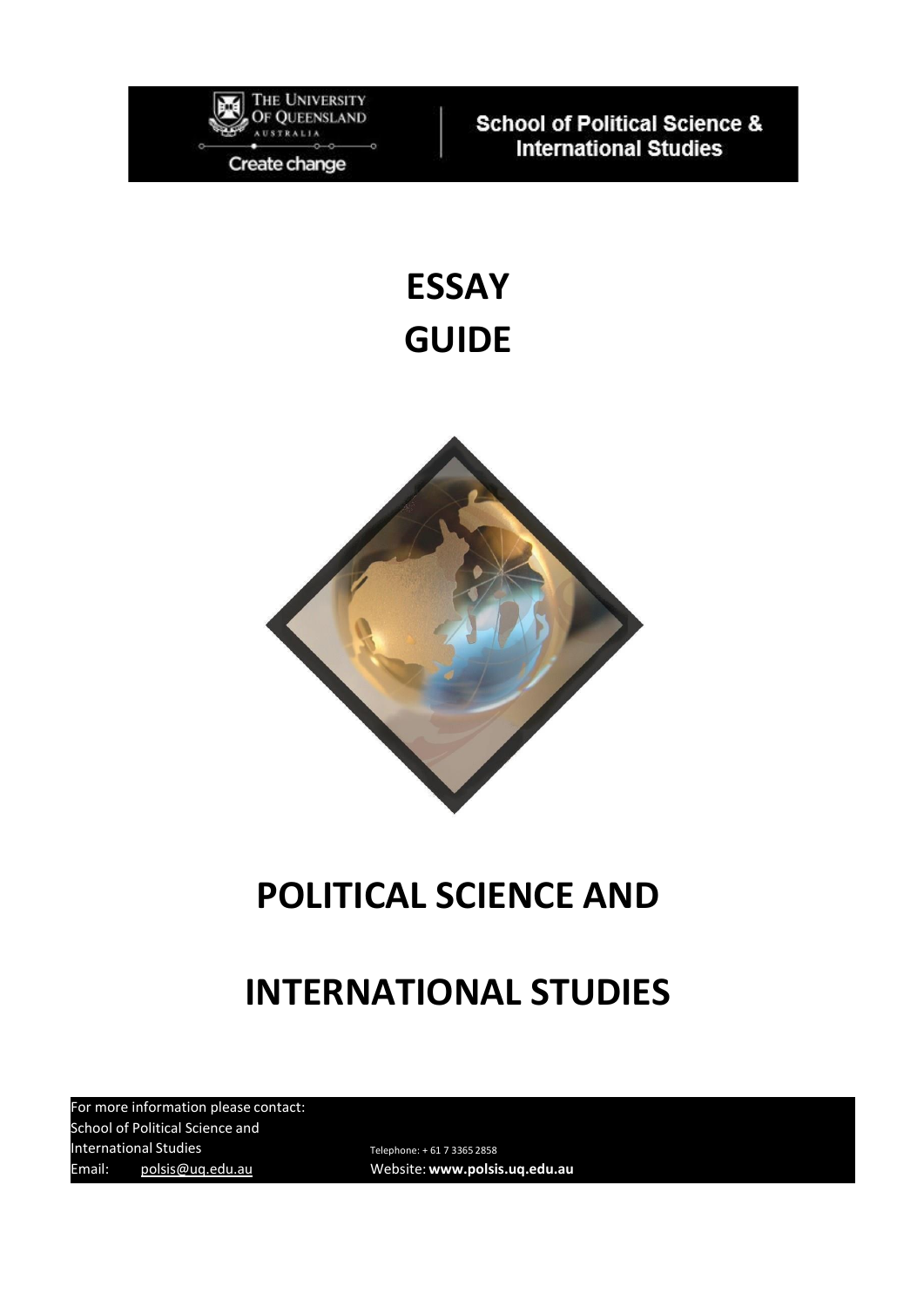## **Contents**

## **Section 1: How to Construct an Academic Essay**

## **Planning your Essay**

## **Building your Essay Structure**

### **Section 2: Referencing**

### **Section 3: Penalties and Academic Misconduct**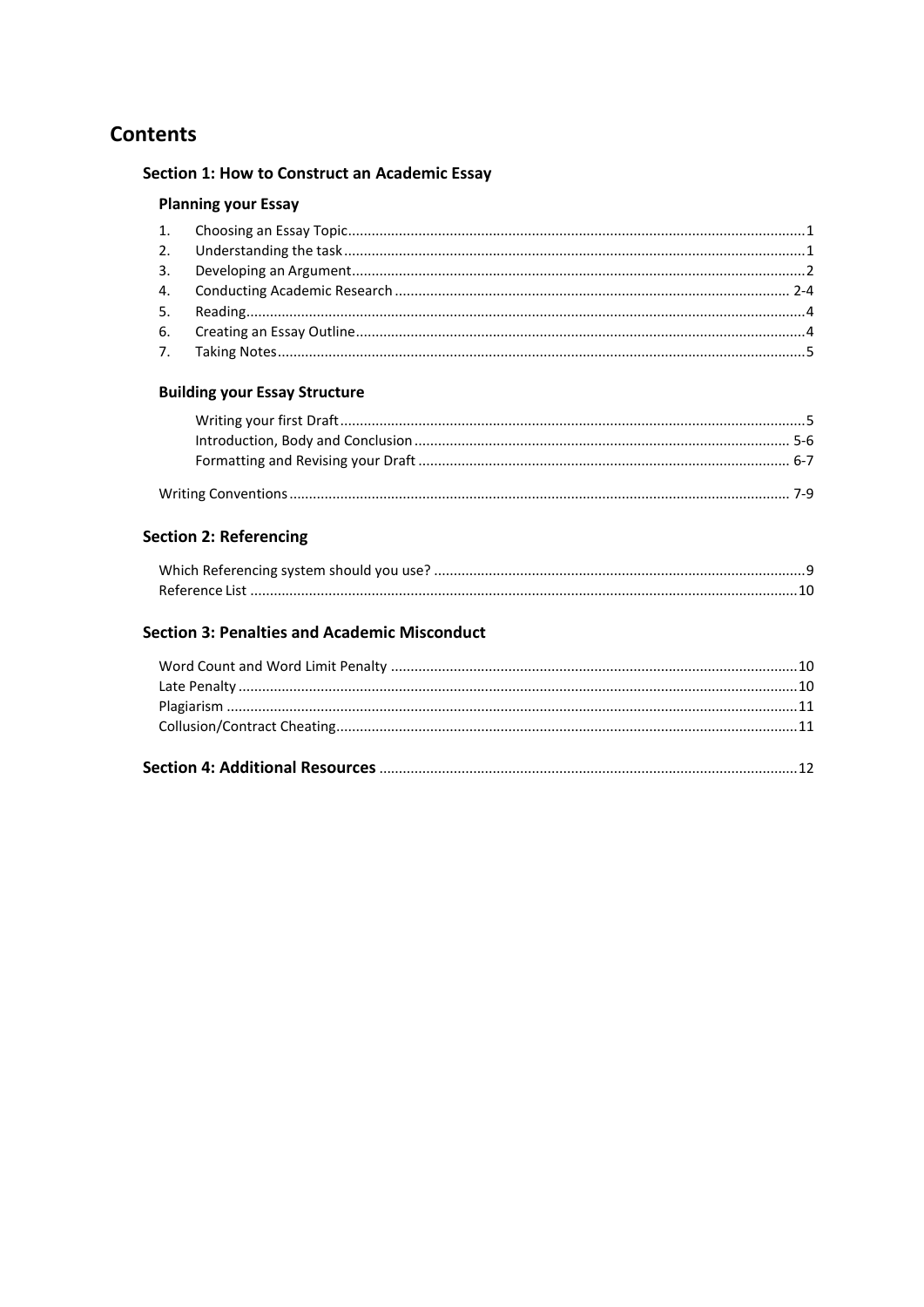# **SECTION 1: HOW TO CONSTRUCT AN ACADEMIC ESSAY**

This Essay Guide is designed to help you plan, write and format a standard essay in the School ofPolitical Science and International Studies (POLSIS). Please note that this guide only applies to essays and that you may be asked to do other assessment pieces by your course coordinator that might require different types of preparation than the ones outlined here. **In all cases, follow the advice of your course coordinator as to the exact type of assessment that is being requested of you.**

## **Planning your Essay**

Before you start writing, it is important that you first plan youressay.

There are seven major steps to planning good essays:

- 1. Choosing an Essay Topic
- 2. Understanding the Task
- 3. Developing an Argument
- 4. Doing Academic Research
- 5. Reading
- 6. Creating an Essay Outline
- 7. Taking Notes

#### <span id="page-2-0"></span>**1. Choosing an Essay Topic**

Effective**time management is essential** to successful tertiary study. You must consider the workload that is required in all your courses and plan accordingly, especially when you have multiple assessment deadlines that fallaround the same time. Therefore, you should **choose an essay question/topic early** in the semester and begin working on it with the intention of producing more than one draft. If you leave your essay until the last minute and prepare it in a frantic rush, the quality of your work will invariably suffer.

### <span id="page-2-1"></span>**2. Understanding the task**

The most common problem in undergraduate essays is that students do not follow the assignment instructions. Therefore, it is important that you check the Electronic Course Profile (ECP) before you begin planning your essay so that you know exactly what your assessment entails.

Once you understand what your task is, you need to break it down into its component parts. Start by highlighting some key words and then think carefully about what the essay question is asking you to do.

Suppose, for example, the following question was asked: 'Is a two- party system necessary for the existence of representative democracy?' A careful analysis of the question suggests that a suitable answer would incorporate discussions on:

- the nature of representative democracy
- the role of political parties in representative democracy
- features of representative democracy strengthened by the role of political parties
- the idea that representative democracy is neither dependent on, nor weakened by, a two-party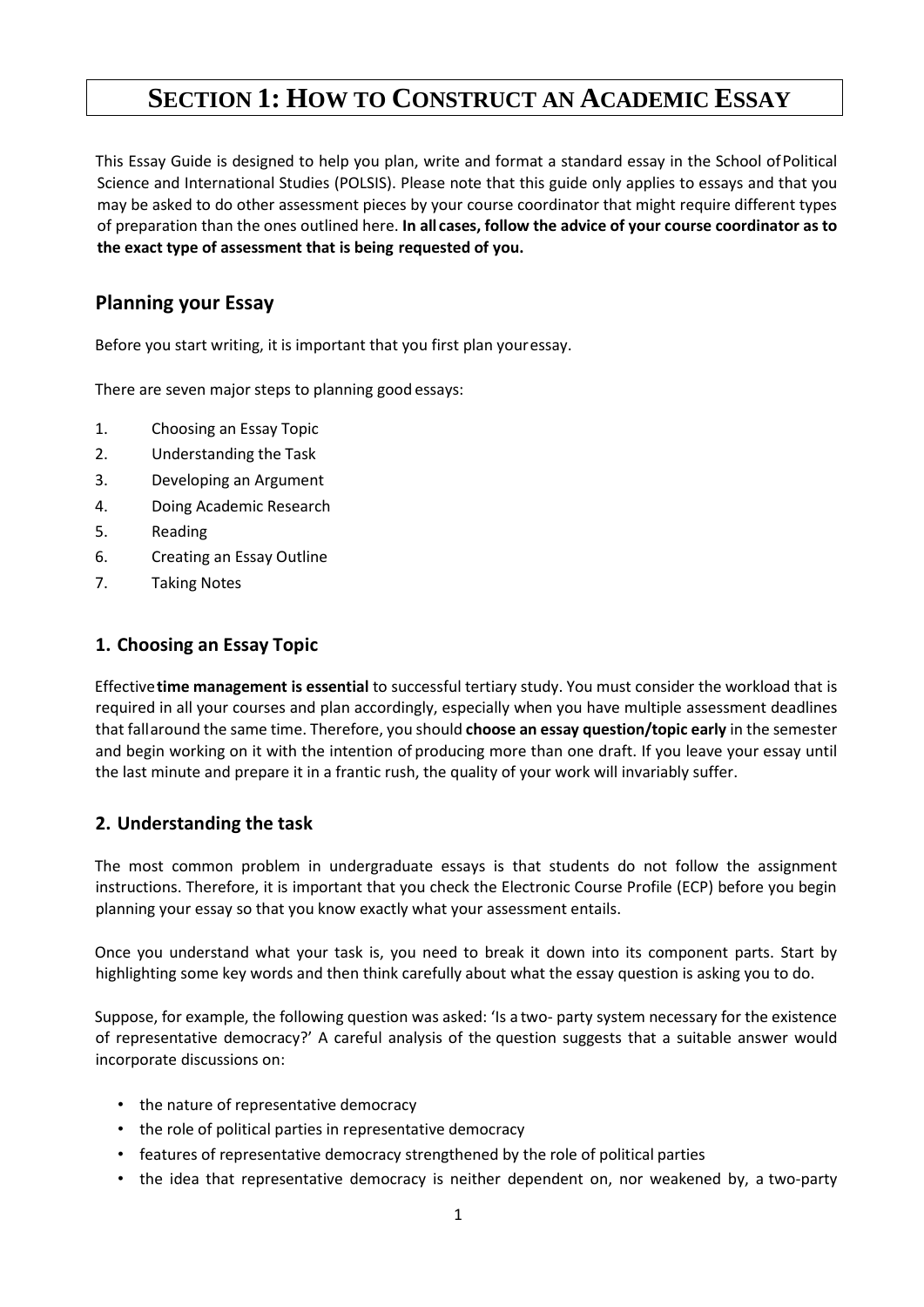system; and

• your evaluation of these points.

At this preliminary stage, some of these components may not be apparent yet. Therefore, students should start by building their foundational understanding of their chosen topic by revisiting lecture notes/recordings and reading relevant chapters from their course reading lists. However, please note that lecture notes/ recordings should not be cited in your essay (unless authorised by the Course Coordinator).

#### <span id="page-3-0"></span>**3. Developing an Argument**

Once you have a good sense of what the essay question is asking you to do, you can start thinking about what your argument will entail. One of the most common mistakes that students make is the **failure to advance a central argument**, also known as a central argument. This should be a direct response to the essay question that also provides the primary justification for your answer.

For your essay, you are expected to demonstrate your understanding of your chosen topic by drawing upon ideas, theories, research findings and related information that supports your argument. However, rather than simply reproducing relevant information or repeating other people's arguments, you need to critically assess their importance and relevance. This **requires an analytical, rather than a descriptive approach**.

In courses dealing with politics and international relations, you are expected to be critical in the sense of determining whether or not the available evidence justifies the conclusions that are drawn from it. In other words, you are expected to question the assumptions involvedin the material, rather than simply taking them at face-value. Being critical also implies identifying gaps in others' arguments or the evidence they use, identifying assumptions they make and postulating alternative explanations or interpretations. Critical analysis of sources is often a criterion used in marking essays.

As you develop your argument, you will need to keep the following factors in mind. First, it is not appropriate to answer an essay question with broad generalisations. Using the above example, a response that claims that 'democracy is desirable' but provides no supporting evidence or reasoning is insufficient because it constitutes an assertion, rather than an argument. Therefore, every scholarly argument or claim that you make must be substantiated by **evidence** and supported by **authoritative sources**.

Second, your argument will be further strengthened if you acknowledge multiple viewpoints, rather than providing a narrowly framed yes/no response. One of the most common mistakes that students make is that they only include information that promotes one specific viewpoint. A well-rounded discussion will incorporate various perspectives and counterarguments before coming to an overall conclusion as to which position/s you find more persuasive (and why). You should also acknowledge the limitations of your own views and address them in your essay.

### <span id="page-3-1"></span>**4. Conducting Academic Research**

To explain why you are making your argument in a particular way, you need to demonstrate that you have researched the topic. To do this effectively, you need to use academic sources for your essay.

Most Course Coordinators provide students with further reading lists that are designed to help students choose relevant material for their assessments. These are the **best place to start** researching an essay topic. You can also compile further references by checking the bibliographies in books and journal articles.

A good quality essay makes effective use of a wide range of academic sources, such as books, chapters in edited volumes, and peer reviewed journal articles. Textbooks are useful as they generally examine the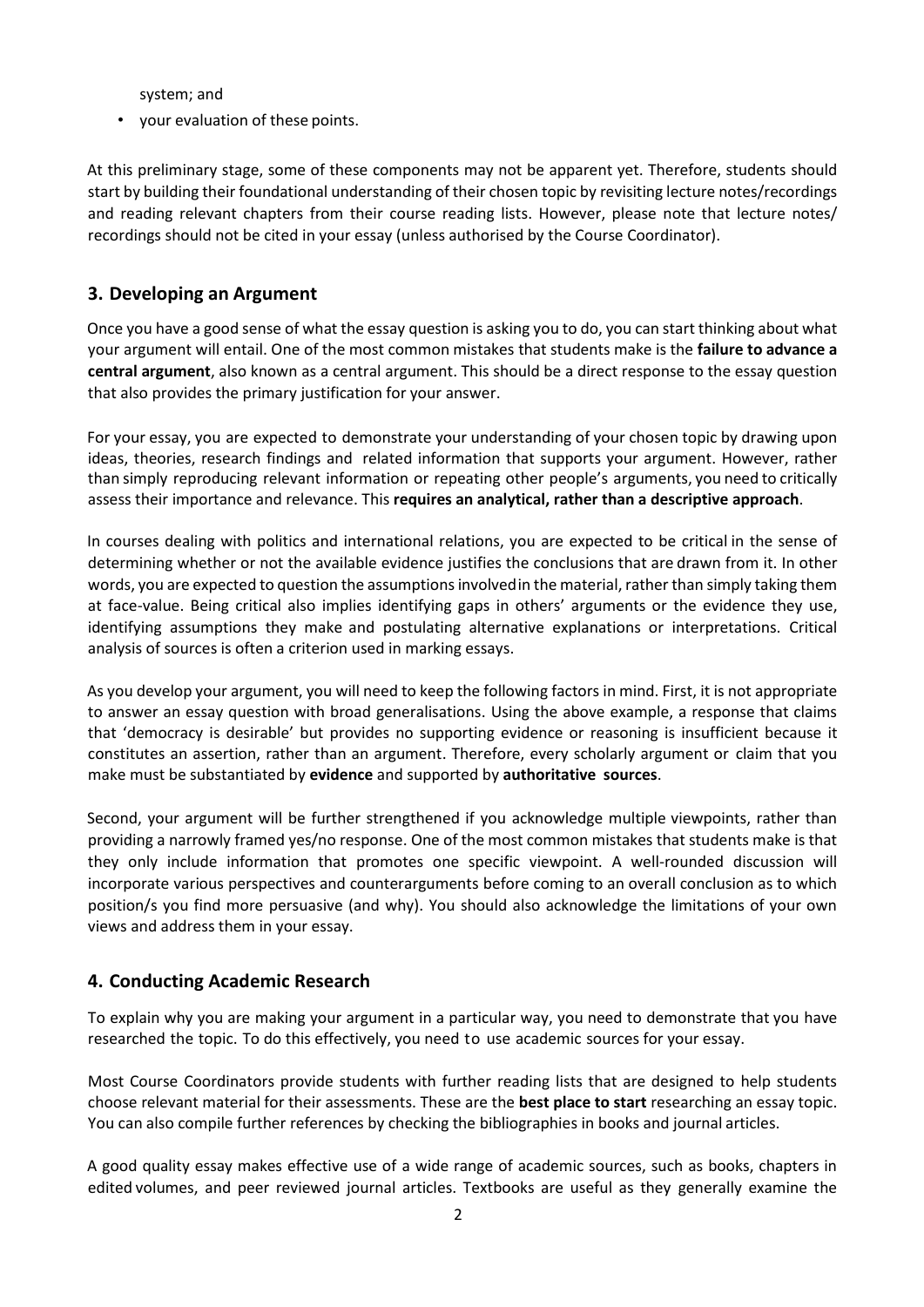issue/topic in a broader context. However, they typically provide an overview of the academic debates and relevant concepts and do not examine the various theories or competing perspectivesin-depth. To give your essay greater analytical strength, you will need to go beyond the textbook and required readings and demonstrate that you have read other relevant academic sources and are able to engage with theoretical perspectives and scholarly debates. Essays that provide evidence of in-depth/critical engagement with the academic literature are more likely to result in sound, critical and engaging analysis.

#### **Types of Sources**

As you start collecting your sources, you will need to make sure that they are both reputable and credible. The most straight-forward way to determine whether your source should be included in your essay is by first ascertaining what category of information they fall into.

*Primary Sources:* These sources are documents that were created during the time in question and therefore constitute a 'first-hand' account of events by those who directly experienced them. Primary sources may include diaries/memoirs, speeches, interviews, government reports, United Nations treaties/resolutions, reports by non-government organisations (NGOs), statistical data, and newspapers (but see below). While they are generally considered to be authoritative, they also often contain biases (e.g. when a government justifiesits policy position in the face of criticism). However, while they are not strictly academic sources, they can be useful if your essay requires you to look at the attitudes of people directly involved in a specific event or if you need to gauge the significance of your topic/issue (e.g. global proportion of women in senior leadership roles).

**Secondary Sources:** These are sourcesthat provide second-hand information on specific issues and events and critically analyse their significance. For academic essays, students should mainly focus on including scholarly sources such as books and journal articles. These will be the main sources used, and depending on the course and essay topic may be the only sources consulted for your essay. One way to determine whether a secondary source is credible is to ascertain whether it has been subjected to peer-review (i.e. where the source has been examined by other academic professionals).

The UQ library provides you with numerous tools to streamline your academic research. First, you can refine your results to only include sources that have been peer-reviewed. Second, you can use the UQ database library to access various global repositories that host a large number of politics and international relations journals, including the *Social Science Database, Sage Journals, JSTOR, Project MUSE, Taylor and Francis,* and *Wiley Online.*

*Newspapers and News Periodicals:* Newspapers can constitute either primary or secondary sources. However, they must be used cautiously as they are not scholarly and often promote a specific viewpoint rather than a balanced critical analysis. While newspapers can be useful repositories for facts, commentaries and current affairs, they do not provide a coherent analytical framework. The UQ Database Library has subscriptions to many national and international dailyand weekly newspapers, most of which can be accessed via *Factiva*.

*Parliamentary and Government Records:* Each Australian parliament records debates in *Hansard*.The federal parliament *Hansard*, as well as text of bills and other parliamentary information, can be found at [Home](https://www.aph.gov.au/) – [Parliament of Australia \(aph.gov.au\).](https://www.aph.gov.au/) The Queensland parliament *Hansard* can be found at [Record of](https://www.parliament.qld.gov.au/work-of-assembly/hansard)  Proceedings (Hansard) - [Queensland Parliament.](https://www.parliament.qld.gov.au/work-of-assembly/hansard)

*Internet sources:* You can access a wide range of scholarly journals and e-books online via the UQ library or by using [Google Scholar.](https://scholar.google.com/) However, you should be wary of relying on other internet sources as their reputability cannot be as easily established as peer-reviewed scholarly literature. One way to determine whether an internet source is credible is by checking whether it has been compiled by a reputable institutional source. Remember that the purpose of researching an essay is to gather evidence that is pertinent to your argument and to demonstrate to the marker that you understand the different schools of thought or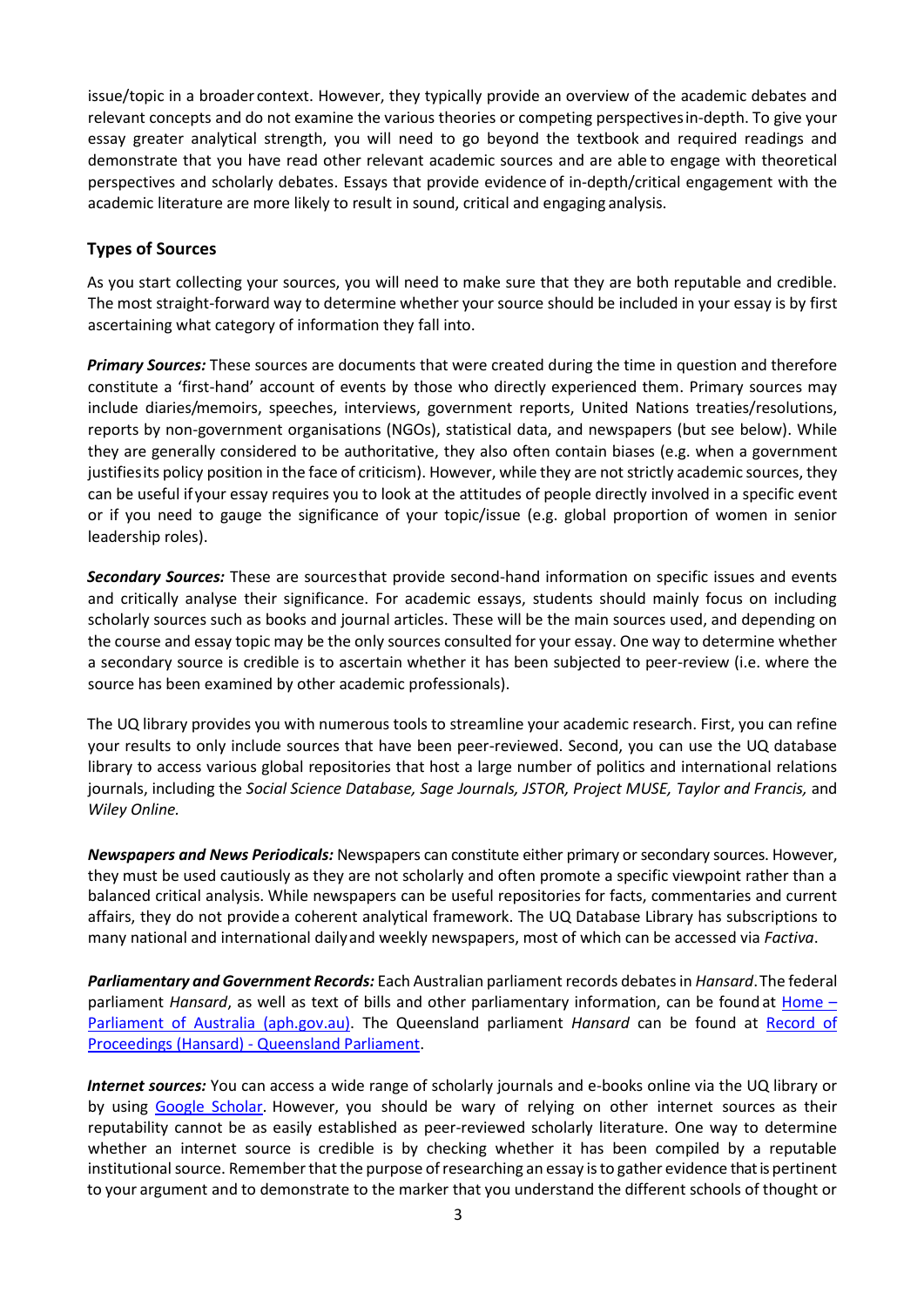different contributions that are applicable to the topic.

In situations where you have to discuss a contemporary issue/topic, publications from think-tanks (such as the Lowy Institute or Australian Strategic Policy Institute) are a good way of obtaining critical analyses of current events and to 'bridge the gap' with books and journal articles which are often slightly out of date. However, reliance on these types of sources should ultimately be minimal.

**Do not use these sources** in an academic essay:

- Online user-updated encyclopedias such as *Wikipedia*
- Online dictionaries such as *Britannica*
- General information websites such as *History.com* and *E-International Relations*
- Blogs, newsgroups, email lists
- Partisan, personal or anonymous websites.
- Lecture slides and other course content that has not been approved for use by the Course Coordinator

It is always preferable to find the same information from a more reputable and authoritative source. If you can, then use the reputable source as your reference. If you cannot, then it is best not to rely upon the information atall.

For more information on how to conduct academic research using the UQ online Library, please go to: Research tools & techniques - Library - [University of Queensland \(uq.edu.au\)](https://web.library.uq.edu.au/research-tools-techniques)

#### <span id="page-5-0"></span>**5. Reading**

A good essay requires wide reading. This will help you develop the breadth of knowledge necessary to evaluate ideas and arguments put by others. However, mere quantity is not enough; you should choose your material wisely and be selective by using sources that are directly relevant to your discussion.

When you start your reading, you will want to get a general idea about what the book or article is about to determine whether you want to include it in your essay or not. Therefore, begin by reading the introduction and conclusion of a book/book chapter or the abstract of an article to getan overall sense of its content and approach. Another useful way of streamlining your reading is to check a book's index, or the sub-headings within chapters, to identify relevant information and sections. As you narrow down your topic, you can then focus more on the details and on the paragraphs, quotations, or ideas that are most relevant to your argument.

It is usually best to read from the general to the specific. Begin by reading the relevant sectionsof introductory texts, and then move on to more detailed publications or specialised journal articles. Please note that while individual courses and assignments may require different amounts of reading, you cannot write a convincing essay by only using a limited number ofsources (see Section 2 for more details).

### **6. Creating an Essay Outline**

Once you have analysed the question, researched the topic and done some reading, you need to organize your ideas into an outline. This is to ensure that the essay has a logical structure. It also facilitates the preparation of the essay by guiding your reading, note taking and writing.

There is more than one way to write an outline. One is to do a diagrammatic/brain map approach, putting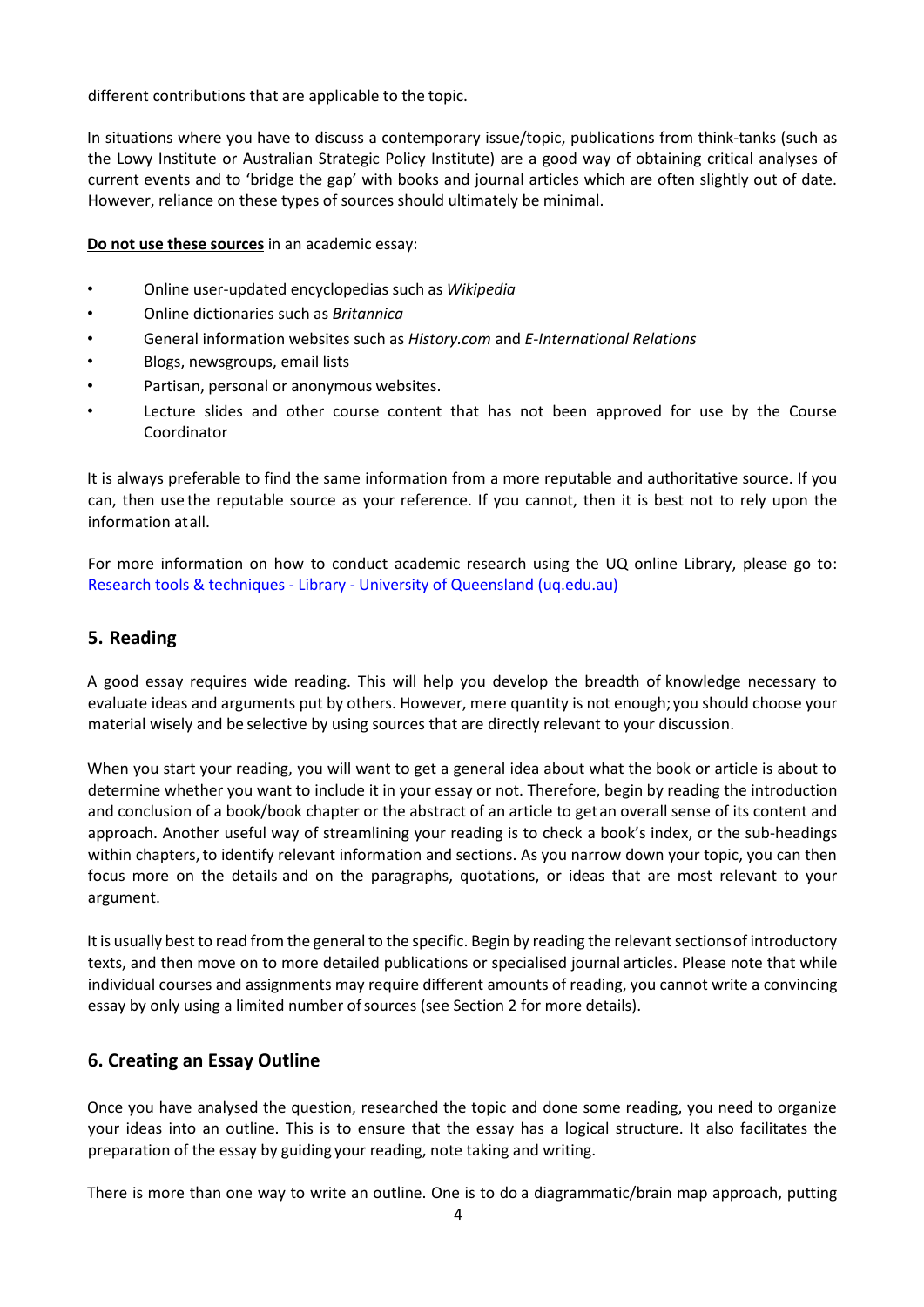boxes on the page for each component (e.g. introduction,one paragraph per key point you want to make in the essay, conclusion), and adding dot points for eachpoint you want to make in each component. Another is to do a linear, narrative plan in which you use headings for the introduction, each paragraph, and the conclusion and put dot points under each heading forwhat you plan to write in that component. Referring back to the above example, each body paragraph may be assigned a heading that addresses a specific component of the essay question (i.e. the nature of representative democracy, the role of political parties in representative democracy etc).

It is also important at this stage to keep in mind the **stipulated word limit** (see Section 3 for more details) and any other requirements set by the Course Coordinator. An effective way of keeping track of your word count is to assign an approximate number of words for each section of your outline. By identifying the points that arecentral and those that are peripheral to your argument and by allocating appropriate word-lengths, your outline will provide a useful guide for how much reading and writing is required.

## **7. Taking Notes**

Once you have created a basic essay outline, you can start filling it out with relevant information. The most effective way to do this is to first take down some notes from the sources that you have read. You may use a different set of notes for each of the sections of youressay outline. The major advantage of this system is that when you write your essay, each section of the outline can be dealt with in turn, without having to leaf through pages of disorganised notes.

Always write down the exact reference (including page number) for the information you write down in your notes to keep track of where you sourced it from. This is especially important when you directly import an author's words in the form of a direct quote (see section 3 for more details on referencing). In order to avoid unintentional plagiarism, it is always better to paraphrase the material into your own words, although you will still need to acknowledge where you got it from (see Sections 2 and 3 for more details on referencing and academic misconduct).

Once you have finished your reading and taking notes, it is often useful to take a step back and thinkagain about what you want to argue in the essay. Sometimes it helps to get some distance from the reading and your notes by taking a walk or waiting until the next day to revise the structure and argument of your essay or argument. This is why it is so important to start the essay planning process early since it takes time for your ideas to be consolidated into an effective discussion.

## **Building your Essay Structure**

### **Writing your first Draft**

As soon as you have incorporated your arguments and relevant information into your essay outline, you are ready to write the first draft of your essay. Your essay should be written in a **coherent and logical prose** that is cogently (convincingly and effectively) argued, carefully documented, and well written.

The structure of an essay typically comprises three parts: an introduction, the body of the essay, and a conclusion.

*Introduction:* The introduction should introduce the topic to be discussed, clearly delineate your central argument, and outline the structure of your essay- the points you will cover in the essay to make that argument in the same order inwhich they will appear in the essay. Referring back to the above example, your central argument may be worded in the following way: "In this essay, I will argue that the existence of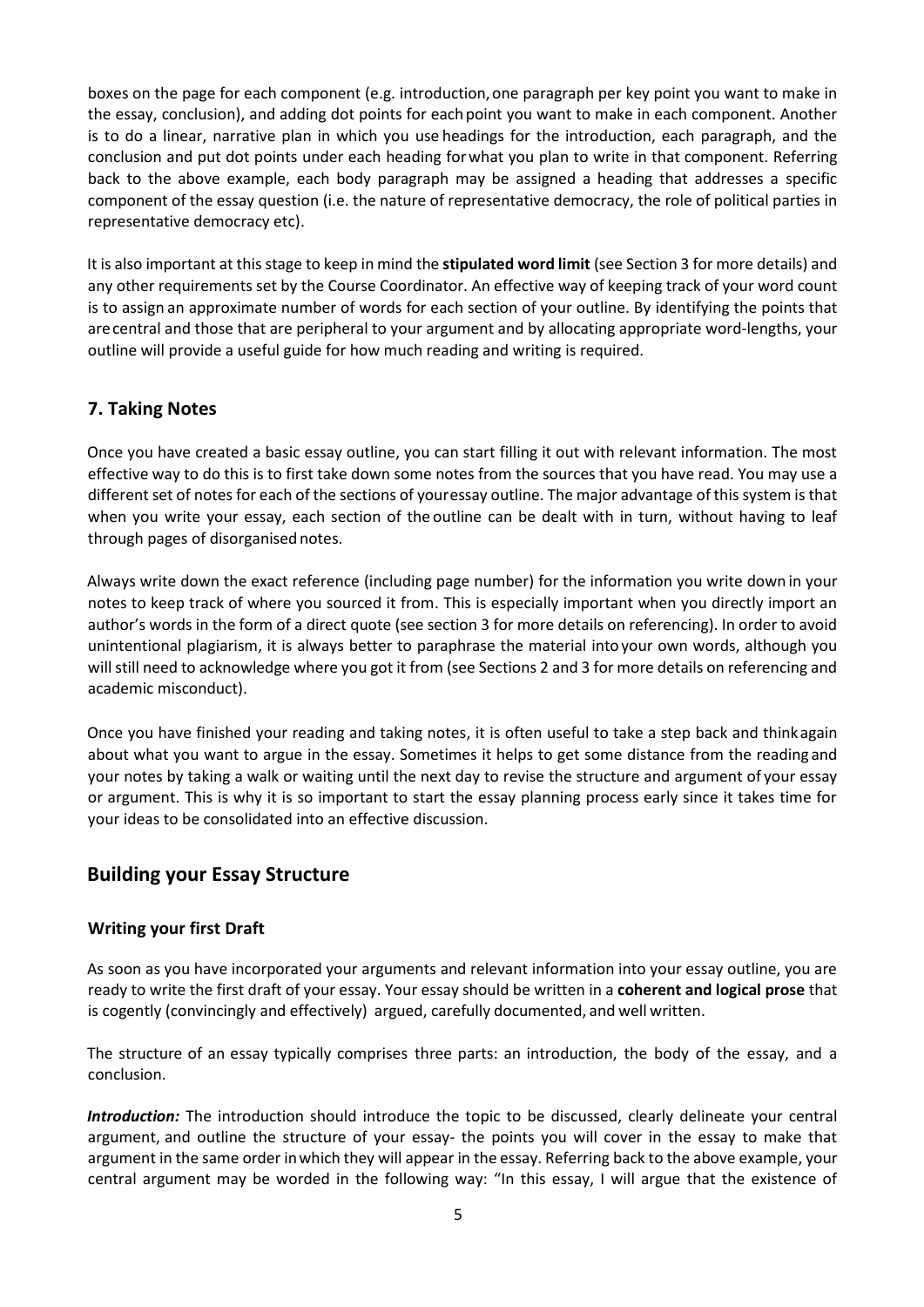representative democracy is neither dependent on, nor weakened by, a two-party system." The more robustly worded and multifaceted your central argument is, the more effective your response will be.

Your introduction should comprise a concisely worded and accessible summary of your entire essay. If you are uncertain as to how your introduction should be structured, have a look at some abstracts from journal articles and introductory paragraphs in books and book chapters.

*Body paragraphs:* The body of the essay is where you will make the key points that comprise your argument. Body paragraphs usually start with a topic sentence that summarises your point. Then, you need to expand on your reasoning and provide supporting evidence including data (facts and statistics), illustrative examples/case studies, and the work of key scholars (either individually or as part of an academic debate).

In your first body paragraph, you may want to provide some context for your main discussion to give the reader a good sense of what the issue/topic entails. This may consist of a brief historical background, definitions of key terms (but avoid being too descriptive here), an overview of relevant theoretical concepts, or the parameters of a particular IR debate/discussion. The type of context that you provide depends on what the essay question is asking you to do.

*Conclusion:* The conclusion should briefly restate your key arguments and demonstrate how your own analysis has enabled you to draw specific conclusions about the topic. The conclusion should be written in your own 'voice' and generally does not include quotations from other authors. Do not introduce new ideas at thisstage of the essay.

There are two ways to get started when beginning the writing process. You can either begin bywriting your introduction first, or you can start with the body of the essay. Writing the introduction first mayhelp to clarify the central argument of the essay, but remember that, like an essay plan, it will often need to be revised as the essay progresses. Some writers prefer to commence with the body of the essay as it enables them to mould the points from their outline into a structured argument. Once you have established the structure of the essay, this can serve as a guide for the introduction. Whichever method you use, the body of the essay must be consistent with the introduction and conclusion.

As you write your first draft, remember that one of the key hallmarks of effective essay writing is to provide a balance of facts and analysis. If your essay is either too descriptive or too speculative, then you have only provided a partial response to the essay question. Also keep in mind that while directly engaging with the academic literature is highly encouraged, you need to make sure that your essay doesn't become a collection of academic quotes and scholarly perspectives to the point that your own argument cannot be identified.

### **Formatting and Revising your Draft**

One of the most common mistakes that students make is that they only write one draft. To get the best possible mark for auniversity essay, you should allow yourself sufficient time to write **more than one draft**.

The aim of a first draft is to get your ideas mapped out on paper. Therefore, you need to think of it as an 'expansion' of the essay outline, rather than a final product. The aim of writing second (and subsequent) drafts is to refine your argument and to achievethe best possible wording. The editing process will enable you to improve the cohesiveness of your essay by identifying awkward sentence structures and analytical weaknesses. One way to revise a draft of your essay is to read it as if you were the marker. What are the shortcomings in the argument,writing, sequence, and so on? Revise the draft to overcome these deficiencies and try to achieve an elegant writing style that you would enjoy reading.

#### **Presentation**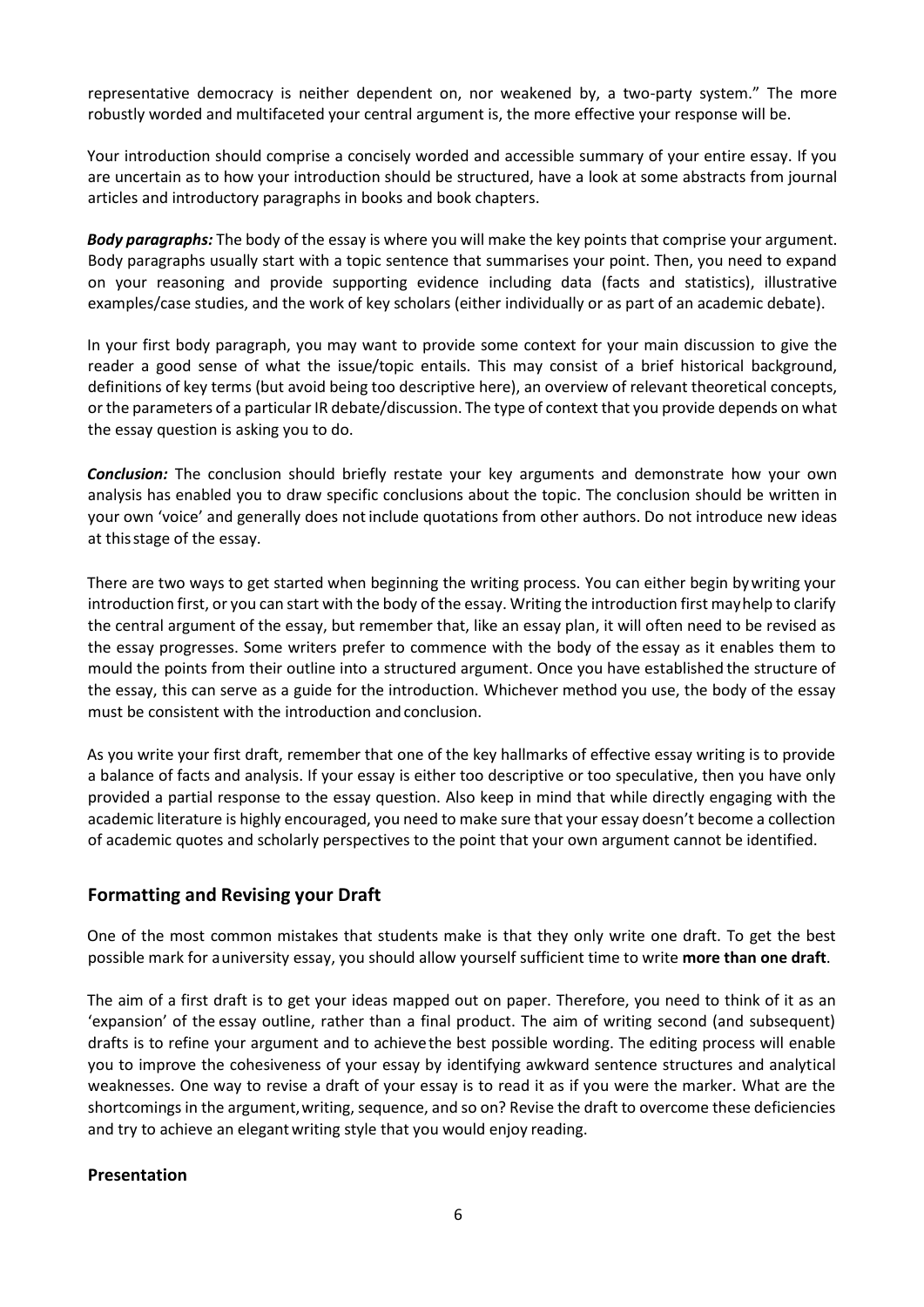Another important aspect of the writing process is to ensure that your essay is presented as effectively as possible. Essays should be typed, use double or 1 ½ line spacing, have a margin of 2.5cm on all four sides of the page, use Times New Roman 12 point (or a similarly clear font and size), and include page numbers. Using justify to distribute the text evenly between the margins will give your document a more polished look.

*Paragraphs:* Your essay should be divided into roughly equally sized paragraphs that are between 150-250 words (although your introduction and conclusion can be a bit shorter). Avoid having either lengthy sections or short 1-2 sentence paragraphs as they detract from the flow of your discussion. You should aim to address one key point per paragraph in your essay body before moving on to the next one.

*Sub-Headings:* Unless directly discouraged from doing so by your course coordinator you should consider the use sub-headings in your essay to help orient your reader and provide clarity to your structure. Make sure that they are not generic but rather encapsulate what you are discussing in that particular section. You should also use headings sparingly (i.e. not after every paragraph).

*Spelling/Grammar:* Your essay will be less coherent if it contains a lot of spelling and grammar mistakes. Please make sure that you use the spell-check function in Microsoft Word **before** you submit your essay so that you don't lose marks unnecessarily for failing to proofread your essay.

### <span id="page-8-0"></span>**Writing Conventions**

As you write your essay, keep in mind the following writing conventions to ensure that your argument is conveyed as effectively as possible.

### **Avoiding Bias**

Bias refers to prejudices, preconceptions or predispositions that distort your capacity to examine and assess material in a dispassionate manner. Bias occurs when you ignore and/or suppress contradictory data or alternative viewpoints, only include authors who agree with your own viewpoint, or presenting dogmatic views or opinions that are not supported by the available evidence.

The best way to avoid bias is to draw upon a broad range of sources and evaluate the arguments and assertions contained within them critically. One of the key elements that markers look for when assessing the depth of a student's knowledge on a particular topic is their ability to provide a balanced analysis that acknowledges the existence of alternative arguments and evidence. Avoiding emotive of casual language (see below) can also help avoid appearances of bias.

#### **Good writing style**

Your discussion can be based on a considerable amountof research and still fail to convey your meaning effectively if your writing style is unsophisticated. For markers, a lack of clarity in exposition may be interpreted as a symptom of confused thinking. Therefore, it is important that your response is articulated as clearly as possible. Here are some suggestions to improve your writing:

- **Role Models:** Pay attention to the style used in the articles and chapters that you read in researching your essay. Model your own writing style on the work of authors who you enjoy reading.
- *Dot points:* Do not submit an essay that is written in point form and always write in complete sentences. Even if the source that you use has dot-points or numbered sections (e.g. articles in international treaties), you need to amalgamate the information into your body paragraphs.
- *Use active voice***:** Avoid using passive voice as it leads to long, complicated sentences. Compare the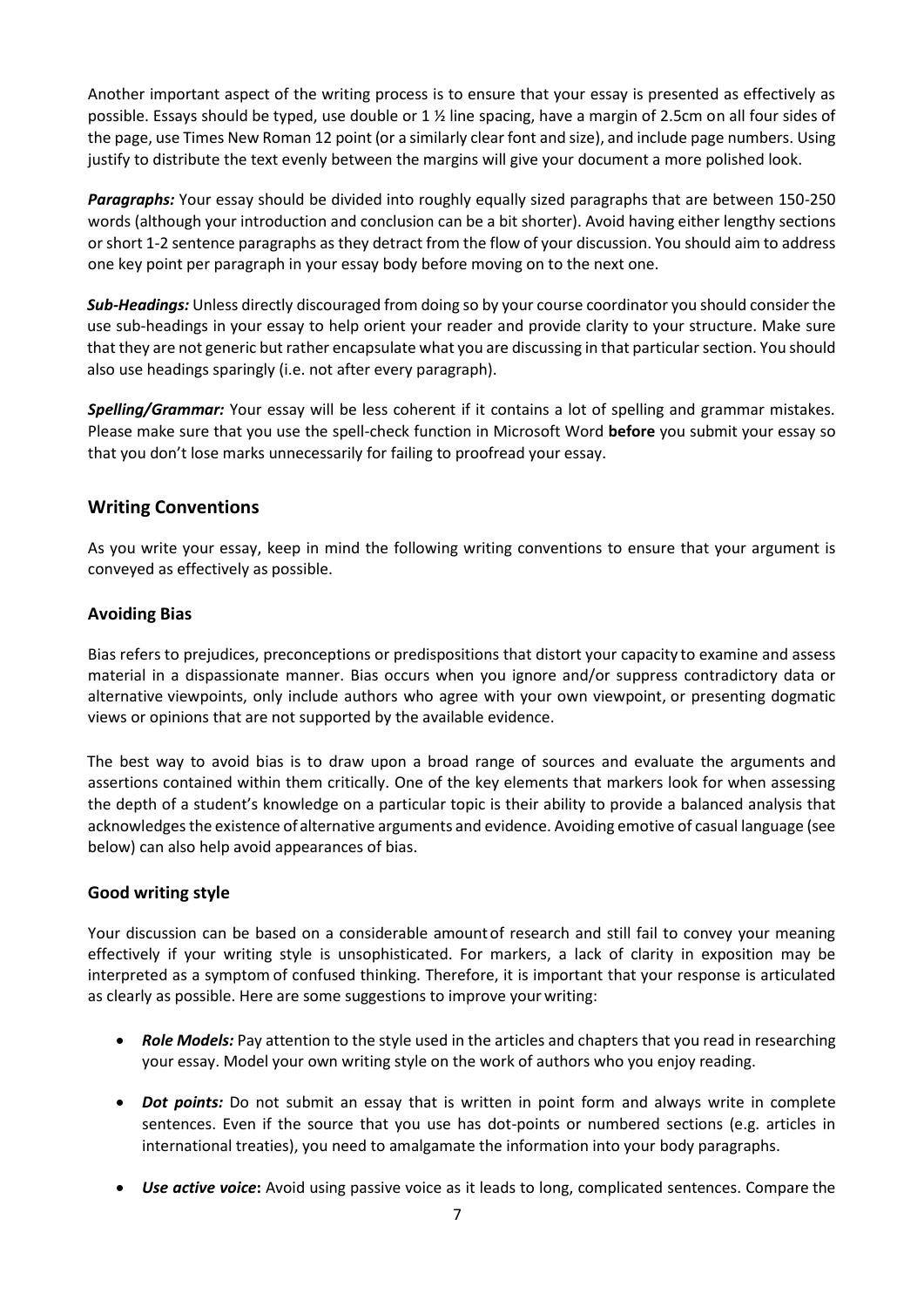following: 'The bill giving the right to vote to women was passed by Parliament'; and 'Parliament passed the bill giving women the right to vote'. The second example uses active voice and is clear and straightforward.

- *Use the first person***:** For POLSIS essays, you are encouraged to write in the first person. Rather than writing: 'In this essay it will be argued that...', try the alternative: 'In this essay I argue that ...'. Your assertions will be more forceful if you take direct ownership of them.
- *Quotations:* You should only use a quotation when the author's own words are critical to make the point you want to make. Otherwise, paraphrase the idea in your own words, remembering to give proper credit to the author. Quotations of **more than 40 words** should be presented as a 'block quote'; that is, they must be indented on both sides with single spacing in the text andpresented without quotation marks. Including the page number(s) for the quotation is essential.

Quotations must use the exact wording and punctuation of the original text. If you want to omit words from the middle of a quotation, indicate the omitted words with ellipses (…). If youwant to add words or clarify comments, you must include them in square brackets []. For example, the quotation 'Never in the field of human conflict has so much been owed by so many to so few' could be shortened or clarified respectively as: "Never in the field of human conflict has so much been owed … to so few," or "Never in the field of human conflict has so much been owed by so many [people] to so few."

Do not start a sentence with a quote, but rather amalgamate it into your broader sentence structure. For example, you could link the quote directly back to the author by stating: Smith (2008: 13) argues that "[n]ever in the field of human conflict has so much been owed…to so few."

- *Gender-neutral language*: Avoid inappropriate gender-specific language. Groups of people should not be characterised as either male or female, but rather be referred to as 'they/them.' The use of 'he','him', or 'his' as the default pronoun should not occur, while humanity in general should not be referred to as 'man/mankind.' Nor should you use female pronouns when referring to inanimate objects, for instance referring to a boat as she. If an individual uses gender-neutral pronouns, that person should also be referred to as 'they/them.'
- *Non-discriminatory language:* Terms that are discriminatory or prejudicial to ethnic or racial groups are unacceptable in academic writing. When referring to Australia's Indigenous peoples, the terms "Aboriginal and Torres Strait Islander peoples" should be used. ("Aboriginal people" or "Torres Strait Islander people" is appropriate if referring specifically to either group of people.) It is alsoacceptable to use the terms "Indigenous peoples" or "First Nations peoples" as alternatives to this formulation. 'Non-English speaking background' is used to denote someone whose cultural background is derived from a non-English-speaking tradition or whose first language is not English. Please use the full 'Lesbian, Gay, Bisexual, Transgendered, Intersex and Queer Community' when referring to this community. It is also suitable to use the acronym LGBTIQ.
- *Cliches and jargon:* Avoid words and phrases that suffer from overuse. Clichés impede clear perception, feeling and thought. Statements such as: 'the moment of truth', 'history tells us' and 'at the end of the day' should be avoided. It is also important to refrain from using language that is unnecessarily verbose, which often has the unintended effect of obscuring your argument. Rather, try to convey your meaning as clearly and concisely as possible.
- *Contractions, colloquialisms and slang:* Avoid contractions, slang and colloquial expressions. A contraction is a shortened form of a word or expression that is common in spoken English but should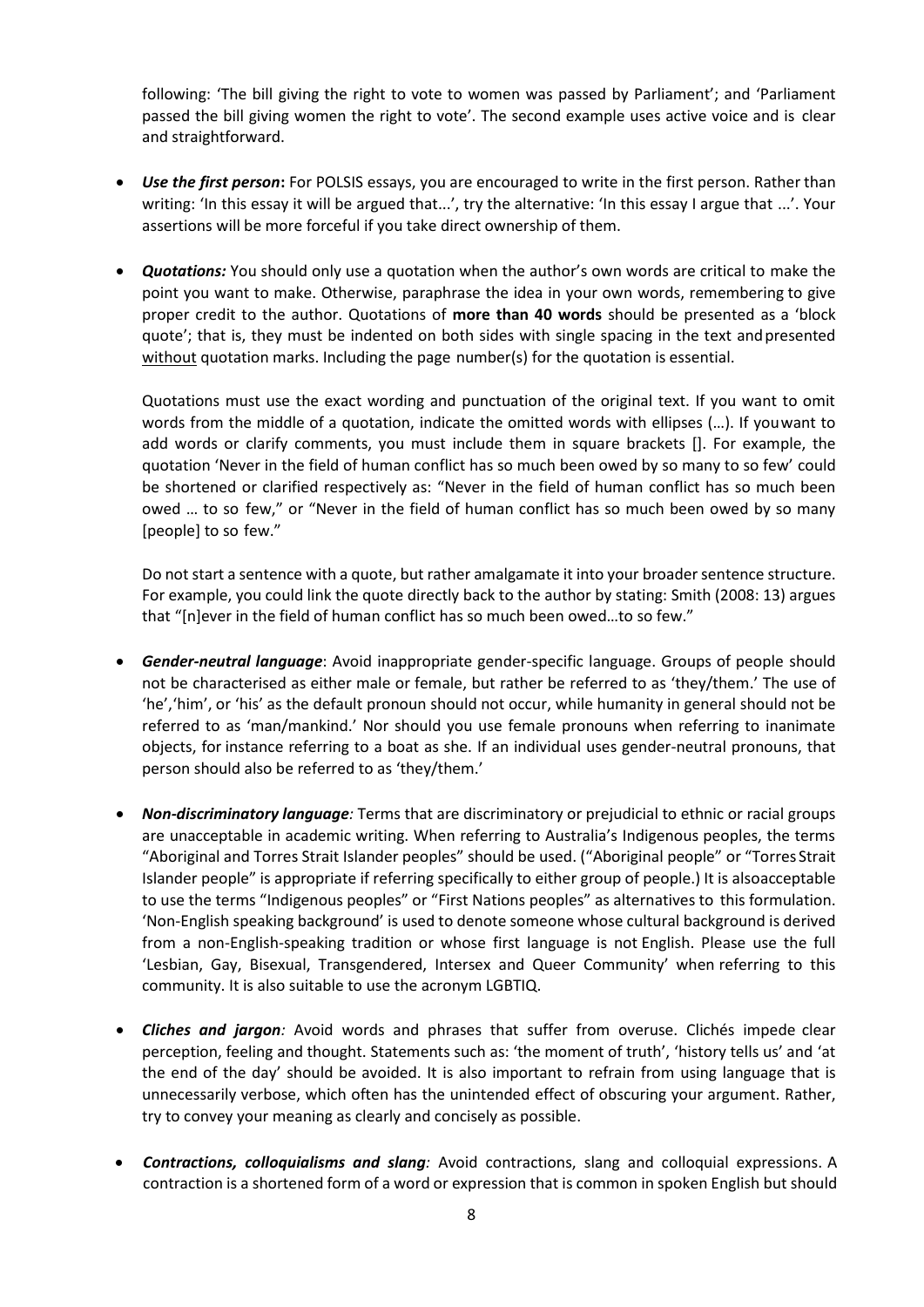be avoided in formal written expression like essays. For instance, use 'it is' rather than 'it's' and 'is not' rather than 'isn't.' A colloquialism is a word or expression that is appropriate to a conversational level of usage but is not suited to academic composition. Slang is a form of colloquialism where ordinary words have been given a special meaning (e.g. using the word 'cool' as an expression of approval).

- *Numbers:* Spell out the numbers wherever possible and use Arabic numerals (1, 2, 3, etc.) for other numbers (e.g. statistical information). Percentages are expressed asfigures followed by 'per cent' even if the number is less than 10 ('%' should be used only in charts, tables, graphs and footnotes). Always write out a number or year if it begins a sentence. Do not use an apostrophe if referring to a decade – for example, 1990s (**not** 1990's).
- *Acronyms:* An acronym is a word formed from the first (or first few) letters of a series ofwords. For example, AJPS is an acronym for the *Australian Journal of Political Science*. When you refer to a relevant term for the first time, you need to write out the full title, followed by the acronym in parentheses: for example, the United Nations (UN). In subsequent references,it is sufficient just to use the acronym.

## **SECTION 2: REFERENCING**

### <span id="page-10-0"></span>**Which referencing system should you use?**

For POLSIS assessments, you have the option of using either the **author-date in-text** referencing system (Harvard), or the **footnote** referencing system(Chicago)

#### **Please note that:**

- The Author-date in-text referencing system **will** count toward the word limit
- The Footnote referencing system **will not** count toward the word limit (unless you include substantive material, which will count)

The UQ Harvard referencing style guide can be accessed here: <https://guides.library.uq.edu.au/referencing/uqharvard>

The Chicago footnote referencing style guide can be accessed here: <https://guides.library.uq.edu.au/referencing/chicago17-footnotes-bibliography>

Once you have chosen a referencing system, you need to familiarize yourself with the formatting conventions for the different types of sources that you will use (books, book chapters, journal articles etc). Be consistent in how you cite these sources and make sure that all of your citations are complete. Use pinpoint citations (page numbers) wherever possible.

Referencing is not only necessary whenever you quote an author's words or refer directly to their material, but also when you use their ideas to support your argument. While you don't have to provide a reference after each sentence, you need to cite your work frequently enough in order to demonstrate to the marker that you have engaged with all of the sources that are listed in your reference list and understand how they fit into your overall argument.

If you are citing a particular scholar/political theorist whose work is referred to by a scholar in another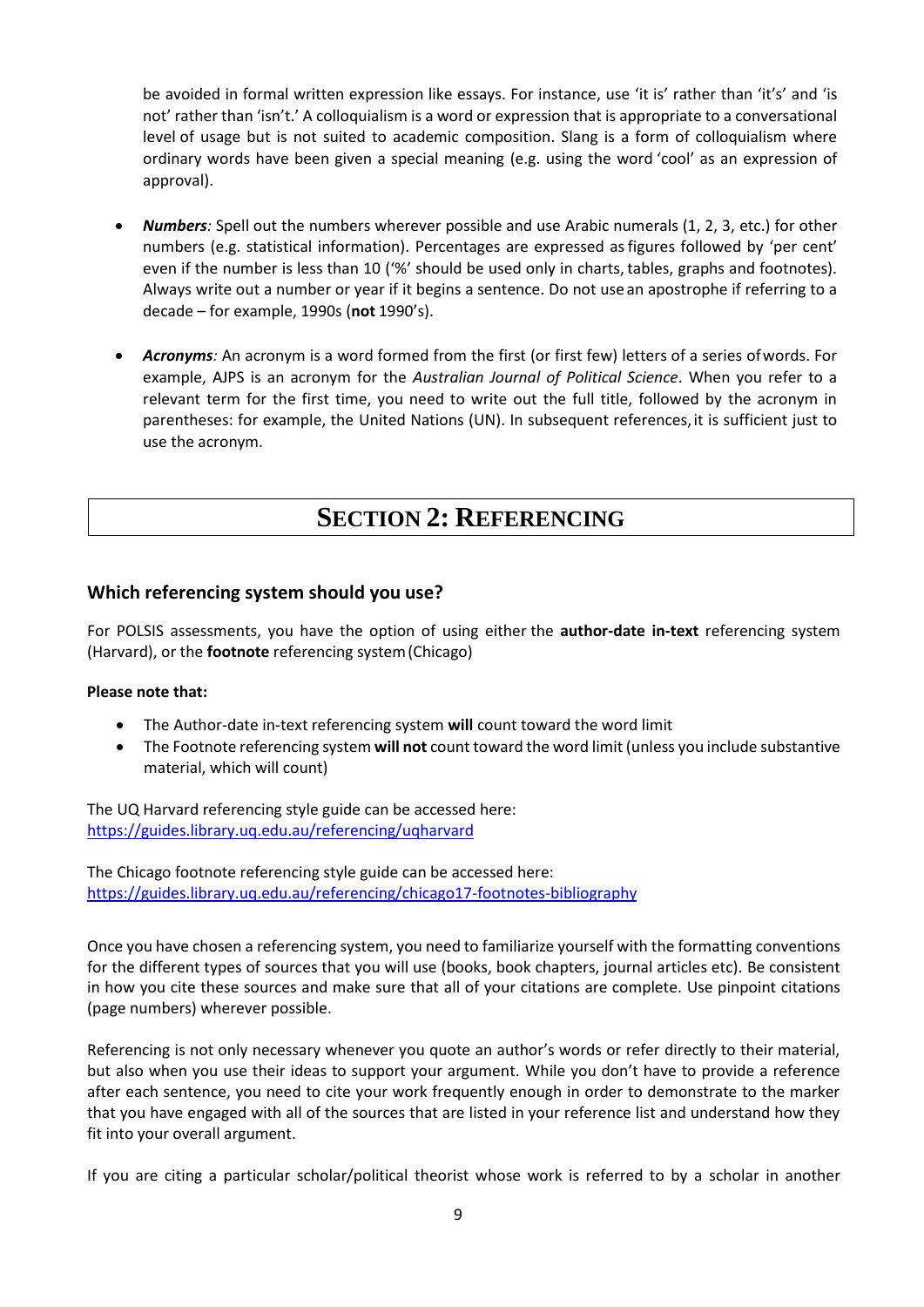textbook, make sure that you acknowledge this (i.e. Hobbes 1651, cited in Devetak, George & Percy 2017, p.54).

You should also consider the use of a referencing software such as Endnote to keep track of your references, incorporate them into your essay and change the referencing format easily if required. For further information, see here: [https://web.library.uq.edu.au/research-tools-techniques/endnote-referencing](https://web.library.uq.edu.au/research-tools-techniques/endnote-referencing-software)[software](https://web.library.uq.edu.au/research-tools-techniques/endnote-referencing-software)

## <span id="page-11-0"></span>**Reference List**

You need to include a list of all of the sources that you have used at theend of your essay. Your reference list must be correctly formatted and be alphabetically ordered by surname. Sources should not be divided into separate categories (e.g. books listed separately from journal articles). Reference lists are **not included in the overall word count**.

Unless explicitly requested by your course coordinator, you should include a reference list rather than a bibliography. A bibliography refers to all sources that were consulted but not necessarily cited in the essay, whereas a reference list only includes sources that were cited. If you list 15 sources in the reference list but only cite 5 in your essay, the marker will assume that you have only read 5 sources. Please note that you are required to include a reference list even if you elect to use the Chicago (footnote) referencing system, although the formatting requirements will differ slightly.

*Number of References***:** One of the most commonly asked questions from students is how many sources they should include in order to demonstrate that they have done sufficient research for their essay. There is no 'magic number' of references that can guarantee you a high mark since there multiple criteria that students need to fulfil for their assessments. However, a useful rule of thumb is to ensure that they amount to 1/100 of your overall word count. In other words, if your essay is 1,000 words, then 10 sources will generally constitute a satisfactory amount, while you should aim for around 15 sources for a 1,500 word essay. In some instances your Course Coordinator may stipulate different expectations.

## **SECTION 3: PENALTIES AND ACADEMIC MISCONDUCT**

### **Word Count and Word Limit Penalty**

Writing to word length specifications is a skill and students are expected to write to the word limit set by the Course Coordinator. All words used in thetext of your essay (including the title, quotations, block quotations, in-text citations, tables, figures and headings) count as part of the word limit.

Always make sure that you check your word count (excluding the reference list and footnotes if used) prior to submitting your assessment. If you are using footnotes, you need to exclude reference-only footnotes from the word count.

Essays are usually given a +10% leeway on the word count before a penalty is applied. For example, if your essay is 1,500 words, you may write up to 1,650 before attracting a word count penalty. If your essay exceeds the upper word limit, it will attract a 10% word count penalty. Therefore, if your essay is worth 40 marks, you will lose 4 marks from your allotted grade. Unless specified, penalties only apply to exceeding the word length, not for failure to write a sufficient amount.

### **Late Penalty**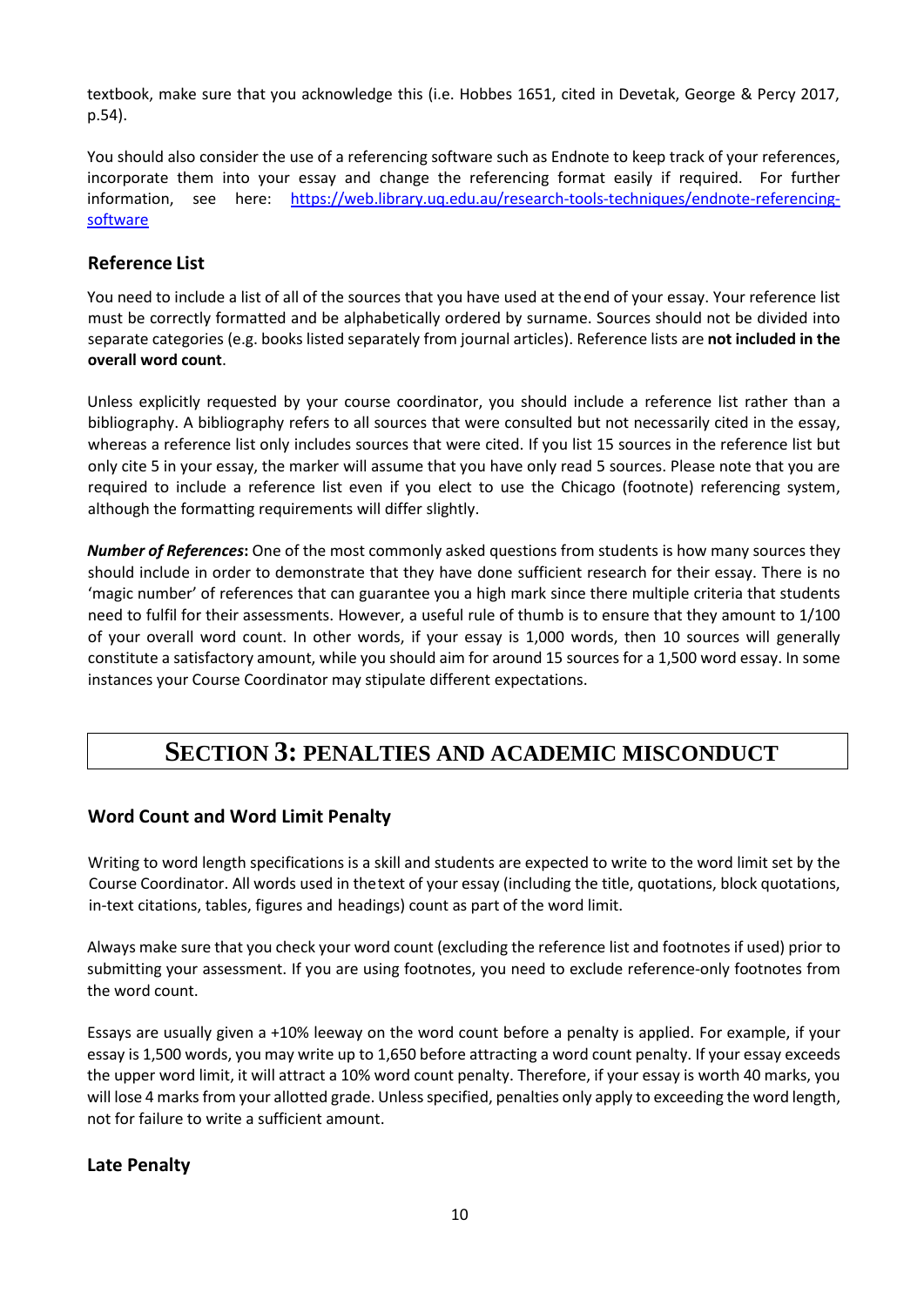If you submit your essay after the due date and time without an approved extension, you will lose **10% of your overall mark for every calendar day** (including weekends) that your essay is late, and after 7 days your essay will receive a mark of 0. Therefore, it is essential that you manage your time effectively to ensure that you meet all of your assessment deadlines. Each 24 hour block is recorded from the time the submission is due.

If there are extenuating circumstances that will prevent you from submitting your essay on time, you need to apply for an extension **before** the due date. For more information on what constitutes acceptable grounds for seeking an extension, clic[k here.](https://my.uq.edu.au/information-and-services/manage-my-program/exams-and-assessment/applying-extension)

#### **Plagiarism**

UQ takes academic misconduct seriously. Penalties can range from having to resubmit an assessment and/or automatically failing the course (for lower end offenses) to being suspended or expelled from your degree (for more serious/repeated academic misconduct).

Academic misconduct includes (but is not limited to):

(a) plagiarising the work of another person and presenting that work as if it is the student's own work, without appropriate acknowledgement;

(b) colluding with other students on individual assessment items;

(c) fabricating data or inventing references;

(d) bringing unauthorised material into an examination without the permission of the supervisor or leaving the material with the examination supervisor immediately on entering an examination;

(e) submitting the same work or recycling work without prior permission of the Course Coordinator;

(f) violating policies and procedures and rules governing administration of examinations;

(g) violating any policies and procedures and rules relating to academic conduct of a course or program.

Using the arguments, ideas or words of another author without acknowledging them via a citation or reference constitutes plagiarism. You will lose marks (in addition to risking being cited for academic misconduct) if you leave large tracts of text unreferenced and consequently fail to acknowledge where you got your ideas from.

#### **Collusion/Contract Cheating**

**You should not lend your original work to others** for any reason unless directed to by your Course Coordinator. Nor should you collude with other people, including but not limited to fellow students, when completing your assessment work unless directed by your Course Coordinator (for instance, if you are undertaking a groupessay).

The term 'contract cheating' covers both paid and unpaid agreements made by a student with a third party to complete their assessment task/s for them, which is in turn submitted as the student's own work. Any students that are found to have engaged in contract cheating by employing ghost-writing services will potentially face severe academic penalties.

Click [here](https://my.uq.edu.au/information-and-services/manage-my-program/student-integrity-and-conduct/academic-integrity-and-student-conduct) for more information on what plagiarism and academic misconduct entails.